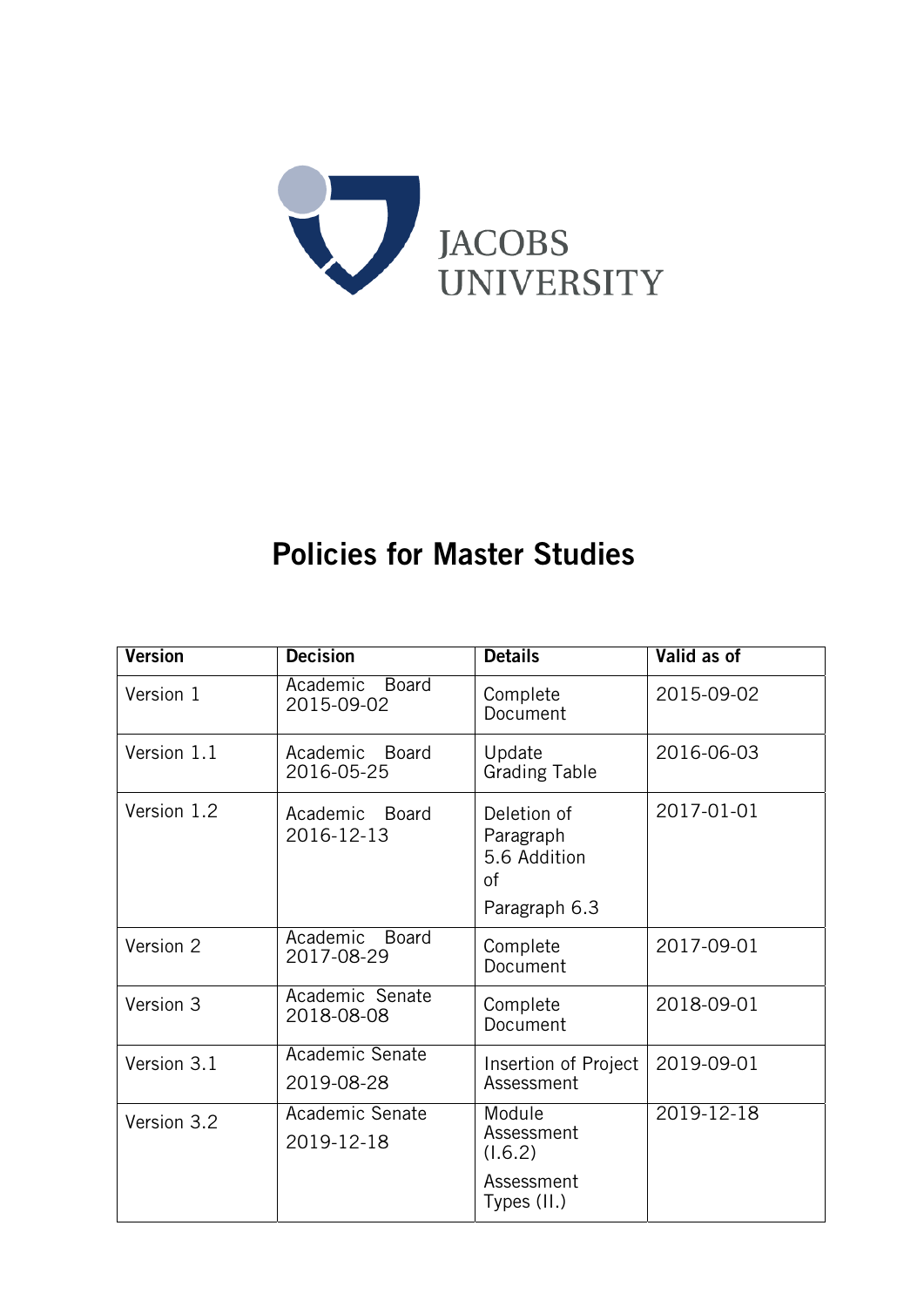| Version 3.3<br>Scheduling of<br>2020-01-29<br>Written<br>Examinations;<br>III. 4 Excuse<br>from Academic<br>Obligations |  | Academic Senate | III.1 | 2020-02-01 |
|-------------------------------------------------------------------------------------------------------------------------|--|-----------------|-------|------------|
|-------------------------------------------------------------------------------------------------------------------------|--|-----------------|-------|------------|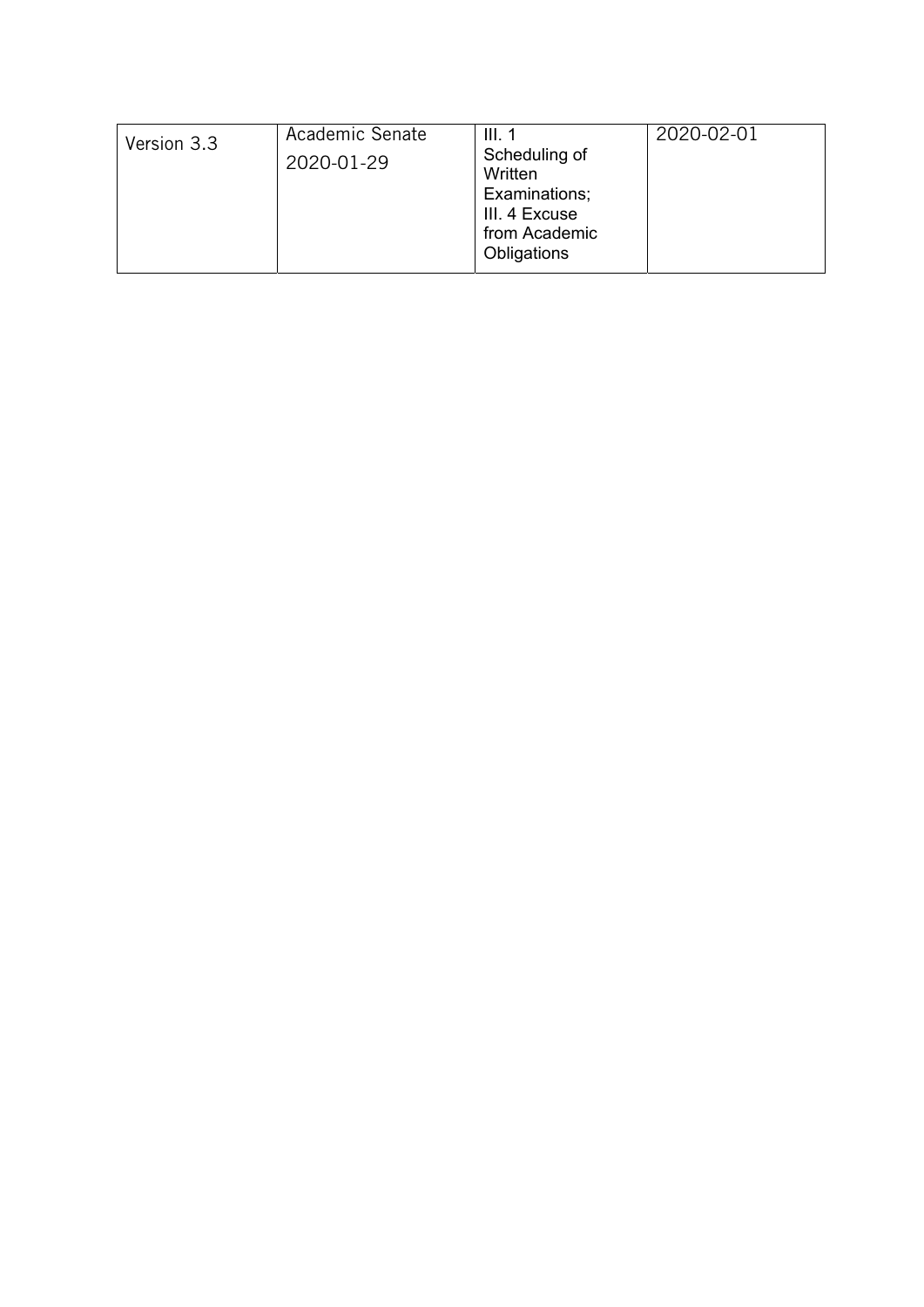

# **Contents**

| L.                                                                            |  |
|-------------------------------------------------------------------------------|--|
|                                                                               |  |
|                                                                               |  |
|                                                                               |  |
|                                                                               |  |
|                                                                               |  |
|                                                                               |  |
|                                                                               |  |
|                                                                               |  |
|                                                                               |  |
|                                                                               |  |
|                                                                               |  |
|                                                                               |  |
|                                                                               |  |
|                                                                               |  |
|                                                                               |  |
|                                                                               |  |
| П.                                                                            |  |
|                                                                               |  |
|                                                                               |  |
|                                                                               |  |
|                                                                               |  |
|                                                                               |  |
| Ш.                                                                            |  |
|                                                                               |  |
|                                                                               |  |
|                                                                               |  |
|                                                                               |  |
|                                                                               |  |
|                                                                               |  |
|                                                                               |  |
| III.8 Advanced Placement, Transfer Credits, and Non-Academic Achievements  14 |  |
|                                                                               |  |
|                                                                               |  |
|                                                                               |  |
|                                                                               |  |
|                                                                               |  |
|                                                                               |  |
| IV.                                                                           |  |
|                                                                               |  |
|                                                                               |  |
|                                                                               |  |
|                                                                               |  |
|                                                                               |  |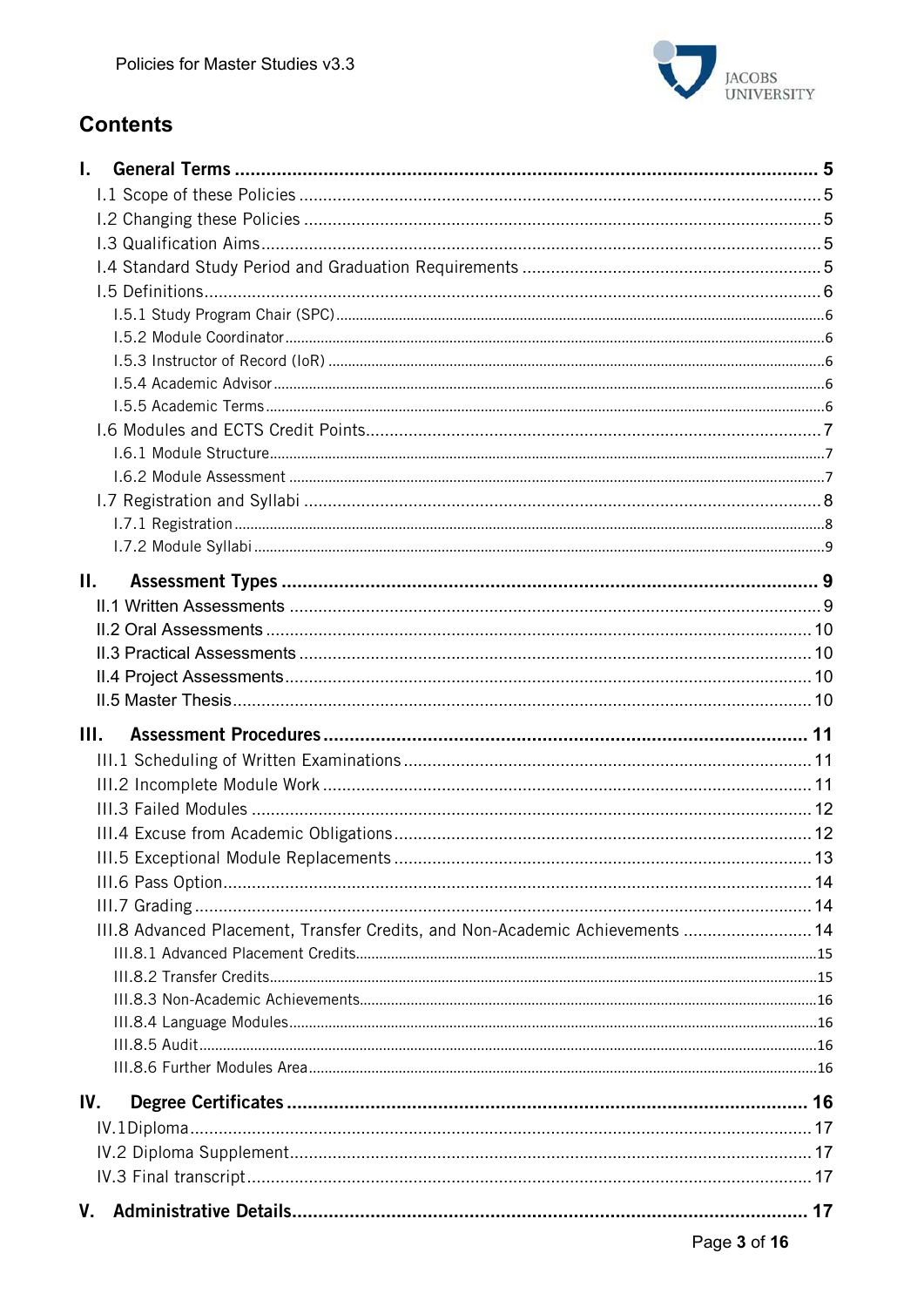| , טוטוטט וטו ווען זטו טוטווט ו                                         | JACOBS UNIVERSITY |
|------------------------------------------------------------------------|-------------------|
| V.1 Committee on Examinations and Standing (Widerspruchsausschuss)  17 |                   |
|                                                                        |                   |
|                                                                        |                   |
|                                                                        |                   |
|                                                                        |                   |

Disclaimer:

These policies are subject to compliance with Bremer Higher Education Act (Bremisches Hochschulgesetz - BremHG). Changes to these policies are possible under the provision of 1.2 "Changing these Policies".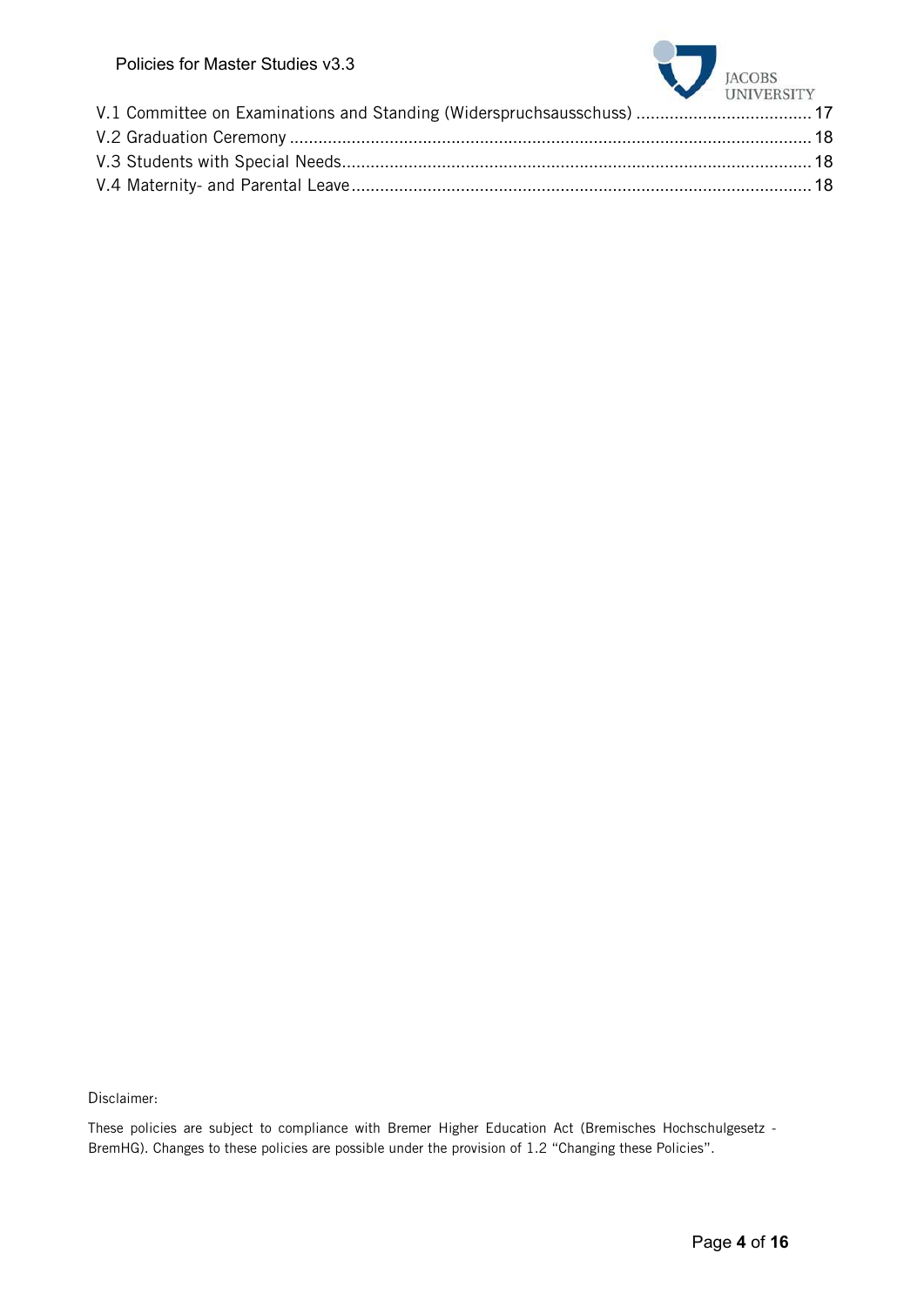

# I. General Terms

## I.1 Scope of these Policies

These policies are the general examination regulations (Rahmenprüfungsordnung). They apply to all study programs leading to a Master of Science or Master of Arts degree. In addition to these general policies, all Master programs have individual program-specific regulations. The program-specific examination regulations are included in each study program handbook. Every Master program has a study program handbook for each of its cohorts.

In cases of conflict, the general Policies for Master Studies apply. Exceptions are possible for joint programs offered in cooperation with partner institutions.

## I.2 Changing these Policies

The Academic Senate decides upon changes of the Policies for Master Studies.

## I.3 Qualification Aims

In the Master program, students deepen and expand the skills and knowledge they have acquired in the Bachelor program. Graduates

- can work independently according to scientific principles, and apply current scientific knowledge and methods. This includes the ability (1) to identify relevant problems scientifically, (2) to reflect on them in their different contexts, (3) to comprehend scientific interdependencies in broad (or multidisciplinary) contexts and (4) to assess them in depth.
- have gained advanced occupational skills in order to enter/re-enter the labor market and/or to continue their education in postgraduate programs.
- are skilled to actively engage in society and to address societal, political, and economic challenges on a local, national, and global level.
- confidently use scientific language to clearly and precisely communicate their conclusions, knowledge and principles that underlie them, both to experts and laymen.

# I.4 Standard Study Period and Graduation Requirements

Jacobs University offers academic Master programs and executive (i.e., professional) Master programs. Master programs consist of a predefined set of modules. Upon successful completion of a Master program (i.e., after meeting all necessary graduation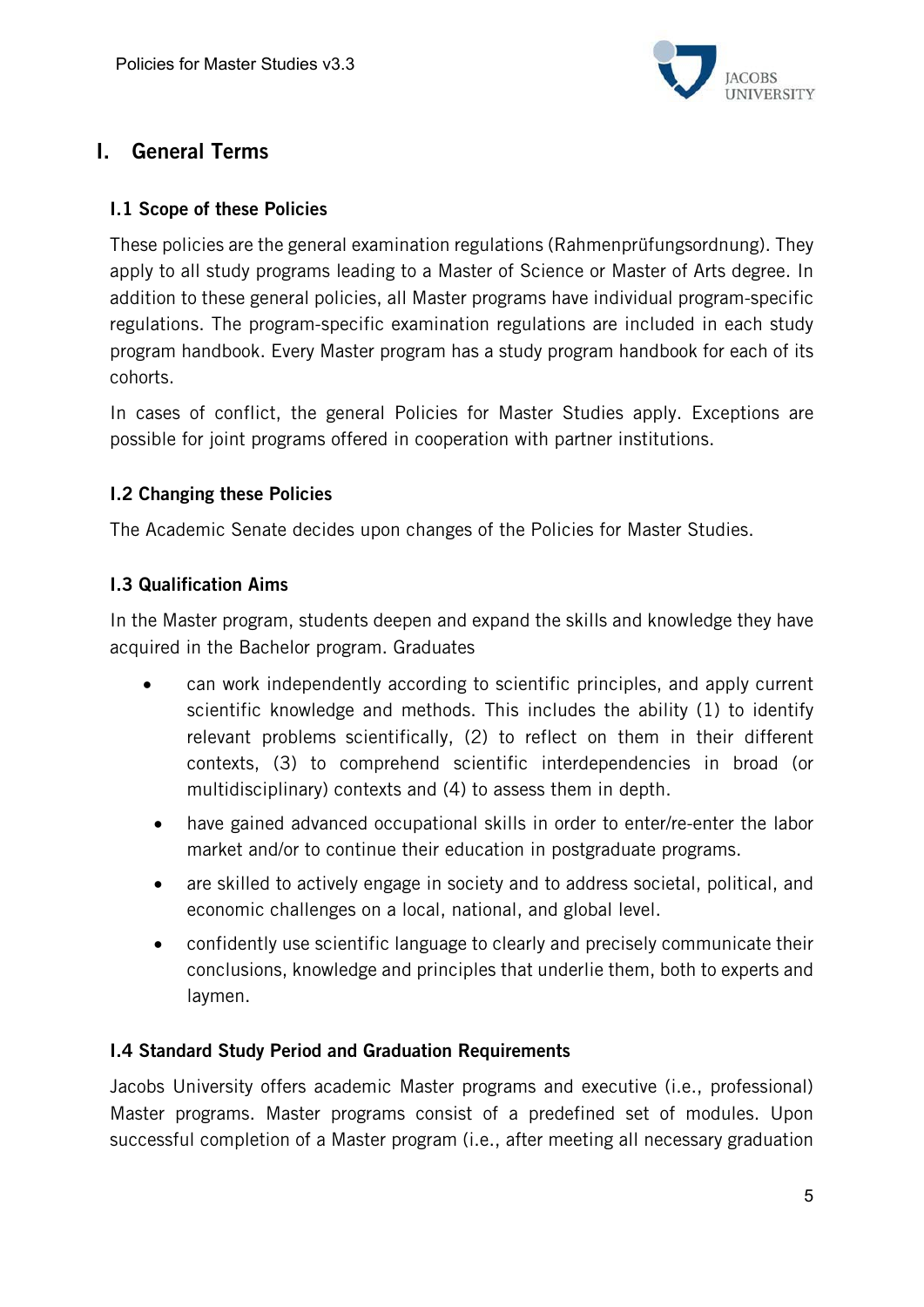

requirements), students are awarded a Master of Arts (M.A.) or a Master of Science (M.Sc.) degree. A student may complete the requirements for a Master program at any time during the academic year.

The regular study period for the Master degree is four semesters (Fachsemester) with a total of 120 ECTS credit points, unless a different standard study period is defined in the program handbook of the study program. The list of Master programs offered by Jacobs University and the degrees awarded is published on the university website.

# I.5 Definitions

# I.5.1 Study Program Chair (SPC)

An SPC is assigned to each Master program. The SPC is responsible for the academic coordination of the study program as well as for the module description to be accurate and current. The SPC is by default module coordinator and can delegate this responsibility to another faculty member.

## I.5.2 Module Coordinator

The Module Coordinator supervises a module and is responsible for its content and conduct. For modules consisting of only one module component, the module coordinator also carries out the role of Instructor of Record (IoR). If the Module Coordinator is an external lecturer with time constraints or other limitations of capacity, the SPC can serve as Module coordinator or delegate the responsibility to another faculty member.

# I.5.3 Instructor of Record (IoR)

The Instructor of Record teaches the module or module component and is responsible for developing its content (syllabus), assignments, and grades. As a rule, the IoR holds a doctorate degree in a module-relevant field. Sufficient practical experience in the respective industry preferably on an executive level can substitute a PhD if approved by the Dean.

#### I.5.4 Academic Advisor

Upon enrollment, every student is assigned to a faculty member for academic advising. Students may change their Academic Advisor.

# I.5.5 Academic Terms

At Jacobs University, the academic year is divided into a fall semester including a separate January intersession period and a spring semester. Mandatory modules can be scheduled during the intersession period. Therefore, students are expected to be present during the intersession if they have to attend mandatory modules relevant for their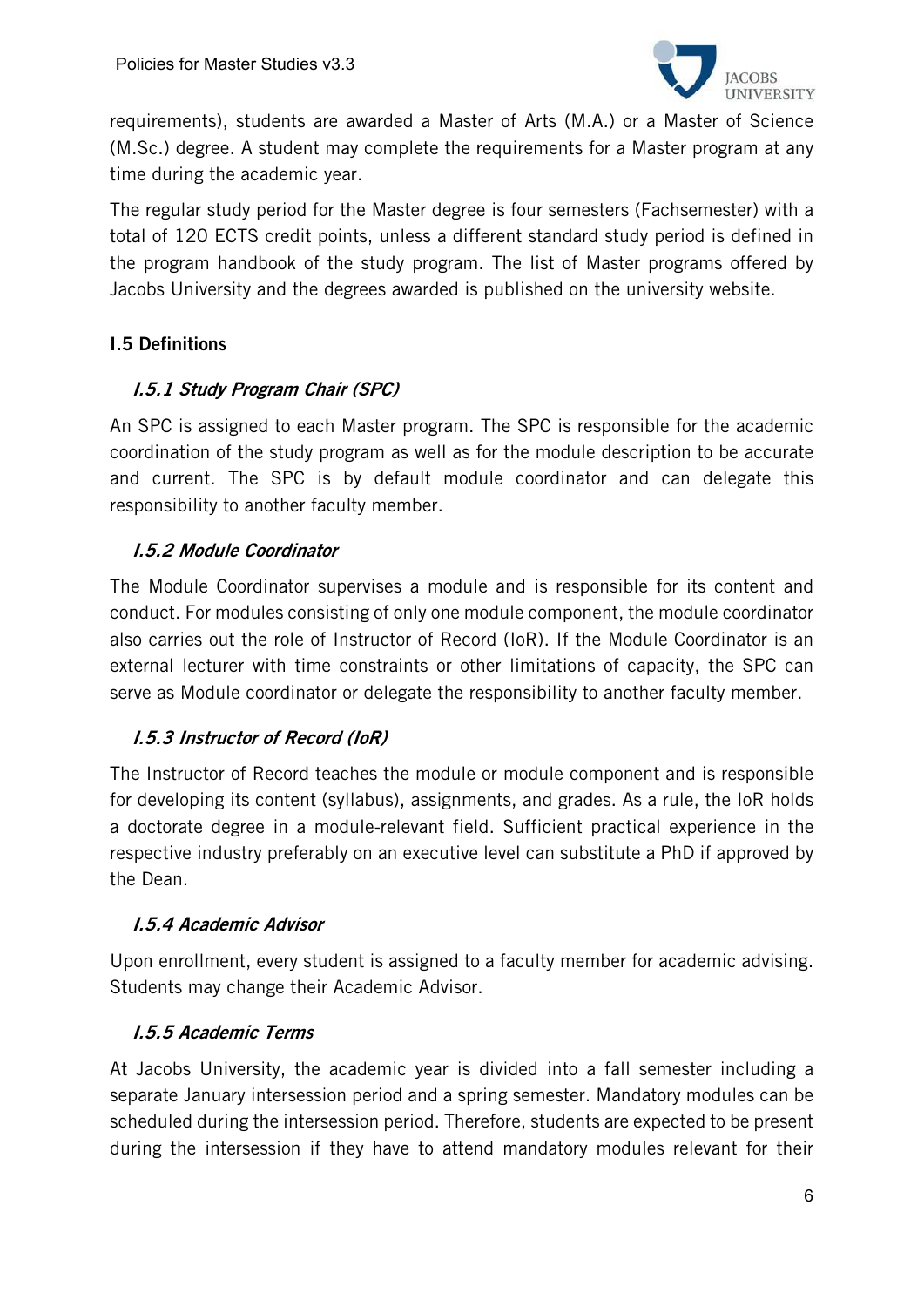

studies. As a rule, classes and examinations are scheduled from Monday to Friday. However, students should be prepared to attend extraordinary Saturday sessions and examinations. Specific dates and deadlines are published in the official Academic Calendar.

# I.6 Modules and ECTS Credit Points

# I.6.1 Module Structure

Master programs are structured in modules. A module is a formally structured teaching unit with a coherent and explicit set of learning outcomes and assessment criteria. Students are awarded academic credit in respect of their achievement as demonstrated through meeting the learning outcomes for a module. The number of credits assigned to a module is based on the estimated notional learning hours. Typically, 5 to 7.5 ECTS credit points are assigned to a Master module. The Master thesis, which usually covers 30 credit points, is exempt from this norm. Further exception regulations are defined in the individual program-specific handbooks.

One ECTS credit point is equivalent to 25 hours of student workload. A student earns 30 credit points per semester on average. Justified deviations are possible and specified in the respective program handbook.

Modules are characterized as mandatory, mandatory elective or elective. Modulespecific details are spelled out in the individual module descriptions.

# I.6.2 Module Assessment

As a rule, modules finish with a single module examination. In exceptional cases, modules may use a combinatorial assessment as long as learning objectives, methods and the assessment are adequately aligned (e.g. if a module has a practical and a theoretical component). In case of combinatorial assessment, the module grade is derived from the weighted average of the individual grades of the assessments. The module grade is recorded in the transcript.

Details of the module examination are defined in the module data sheet and in the mandatory study and examination plans of the respective study programs.

In exceptional cases, it is possible to define module achievements ("Studienleistungen") as a pre-condition to be admitted to the module assessment. Module achievements must be defined in the module description. In case module achievements are graded, these grades are only counted towards fulfilment of the module achievement but they are not included in the module grade.

Module achievements are set and scheduled by the Instructor of Record. Students who fail to complete the module achievements during the semester are offered an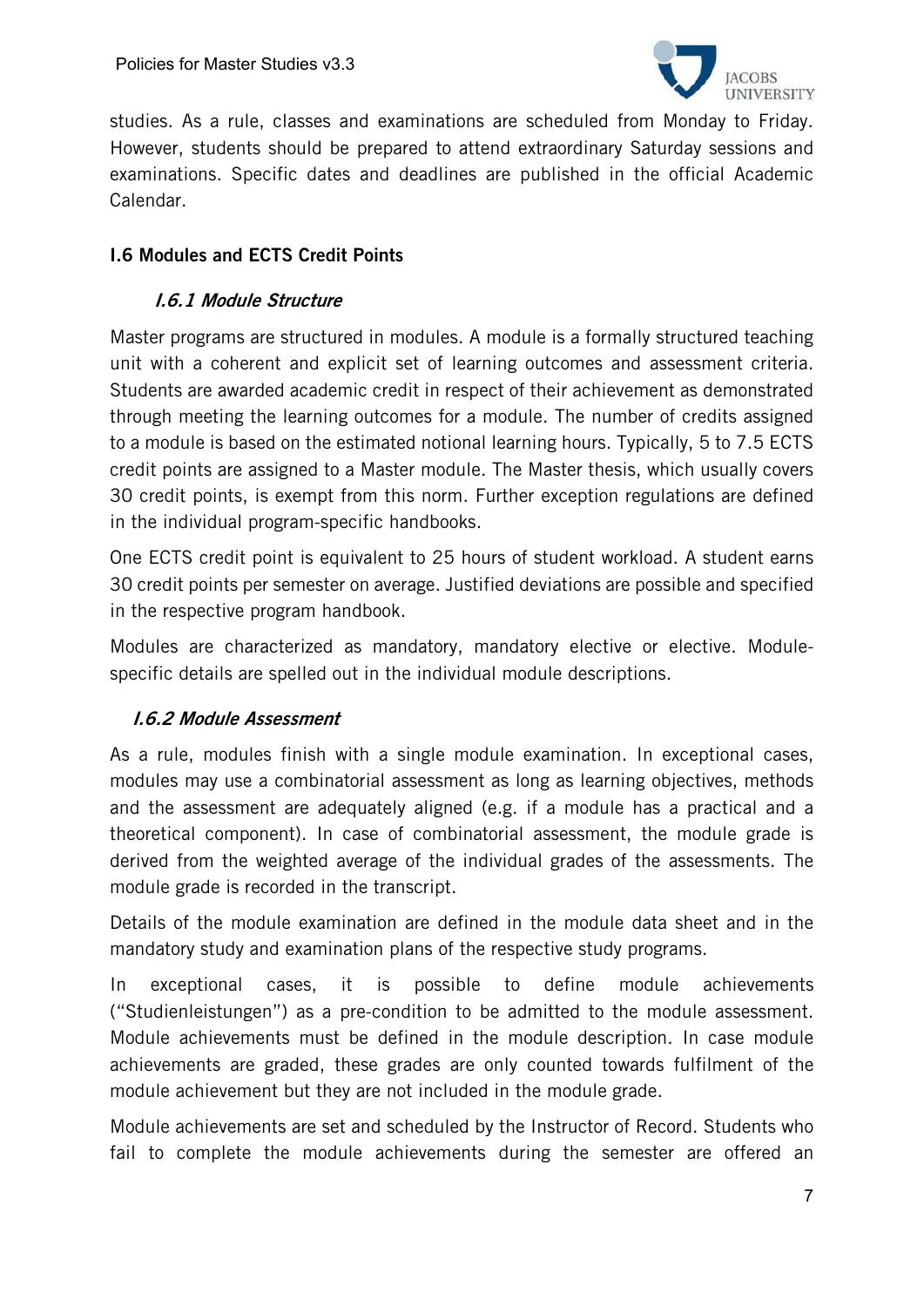

opportunity to enhance the module achievement, generally before the final exam. Missed final examinations due to the non-completion of pre-conditions are not deemed as failed.

For modules that finish with a single module examination, the IoR may allow for bonus achievements (e.g., homework assignments, quizzes), as an option for students to monitor learning objectives during the semester. Bonus achievements (nature, number, grading and compensation in case of illness) must be clearly defined in the syllabus and must be communicated prior to the first session of the module. Bonus achievements can solely be used as feedback and to improve the grade of an already passed module examination by typically 0.33 but not exceeding 0.67 grade points. They may neither impair the grade nor be pass-relevant. Receiving the highest mark of 1.00 must be possible without bonus achievements. Bonus achievements are only valid for the first attempt of a module examination.

Examination results are published in the integrated campus management system (CampusNet). Students have the right to obtain access to their examination files upon request.

# I.7 Registration and Syllabi

## I.7.1 Registration

Every semester, students must register for the modules relevant for their Master program. Registrar Services publishes the deadlines for registration each semester. The university reserves the right to cancel a module if less than 5 students have registered for it.

If a student is not formally registered for a module, no grades and credits can be awarded for that module, even if the student completes the work for it. If a student is formally registered for a module, the Module Coordinator must provide a result for that student at the end of the semester even if the student has not participated in the module.

Modules may have pre-requisites (previously passed modules) that must be fulfilled before registration. Additionally, they may have co-requisites (modules taken in the same semester) which require students to register in parallel to one or more associated module(s).

The Instructor of Record (IoR) may exempt students from the pre- or co-requisite requirement.

In general, students have the opportunity to change their study plan by dropping and/or adding modules during a period of two weeks after the beginning of classes. The drop/add deadline is published each semester in the Academic Calendar.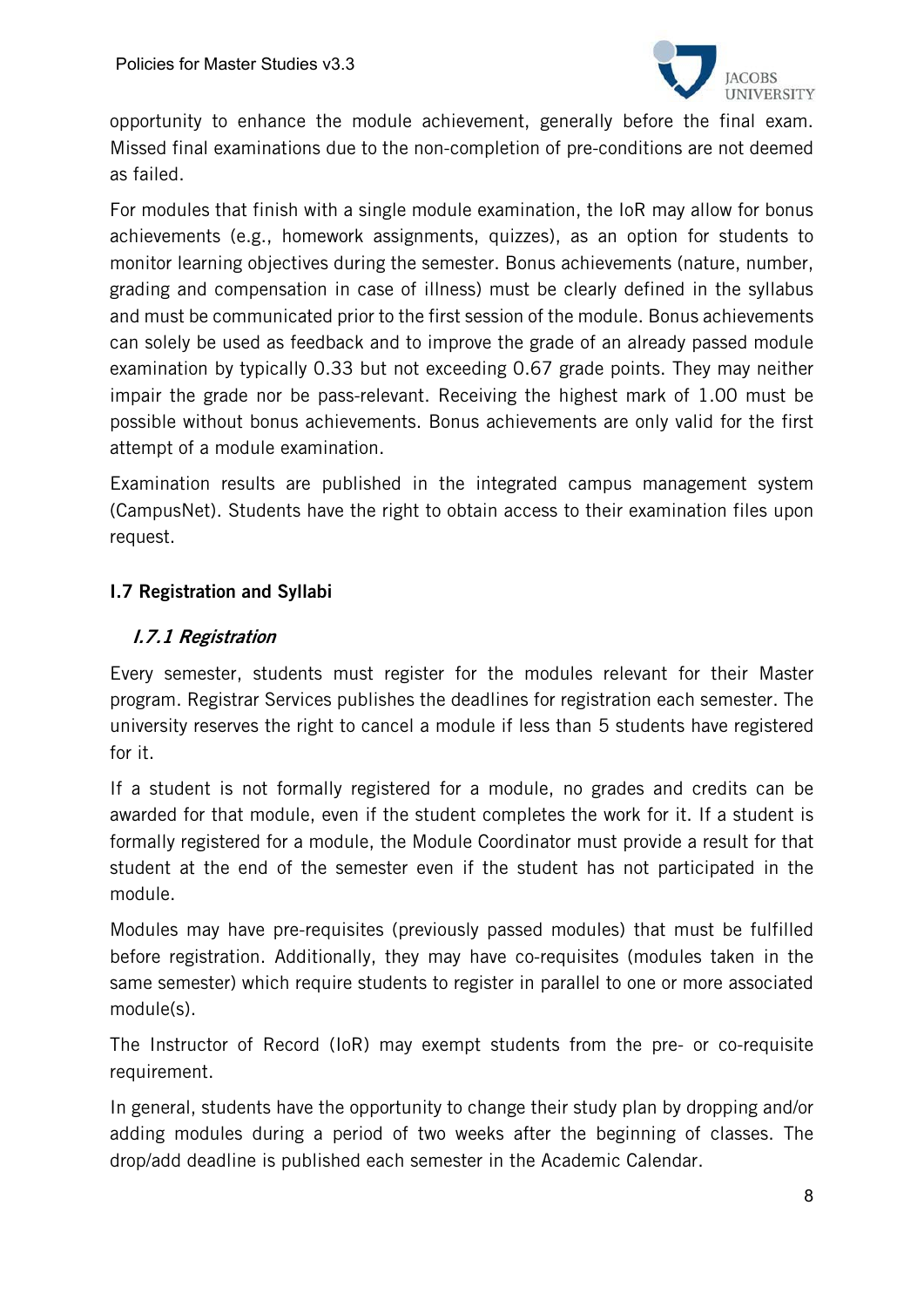

# I.7.2 Module Syllabi

A syllabus must be published for each module component before the start of registration in any given semester. This contains the topic of the module sessions and specifies, if applicable, the basic literature to be consulted for these sessions. The syllabus contains specifications of the requirements, the grading details, and the learning outcomes.

# II. Assessment Types

Assessment types include written assessments, oral assessments, practical assessments, project assessments, as well as the Master theses.

Any type of assessment may be conducted electronically or complemented by electronic and online assessment and submission elements. This includes computerized testing in a test center, video interviews, online/electronic submission and other formats which use electronic systems and/or devices. For computerized assessments, student will be offered an introduction to the system used to familiarize themselves with it.

Team projects may be applied in all examination forms other than written examinations. In such cases, the IoR must clearly indicate the method of determining credit for the participants in the team. Such a method provides that the contributions of the individual team members be clearly identifiable and therefore gradable.

#### **II.1 Written Assessments**

A written examination is a supervised, in-class assessment testing the students' competences. Each student produces answers to given questions, selects answers in multiple choice questionnaires or produces tasks in written form with no auxiliary resources except for those explicitly approved by the IoR. A written examination lasts between 60 and 180 minutes, usually reflecting the overall workload (ECTS) of that module. In general, Instructors of Record conduct and proctor examinations. In exceptional cases Registrar Services may organize additional proctors centrally (e.g., for final exams with high numbers of participants).

A term paper is a literary analytic, speculative, or interpretative composition on a chosen or assigned theme or subject, usually in prose according to previously specified requirements. The student produces the term paper individually. Different forms of term papers include project reports and essays.

A laboratory report describes the preparation, performance, and the results of empirical research according to previously specified requirements.

A poster presentation focuses on the poster as a medium for communication. It may be augmented by oral explanation or a Q&A period with the examiner.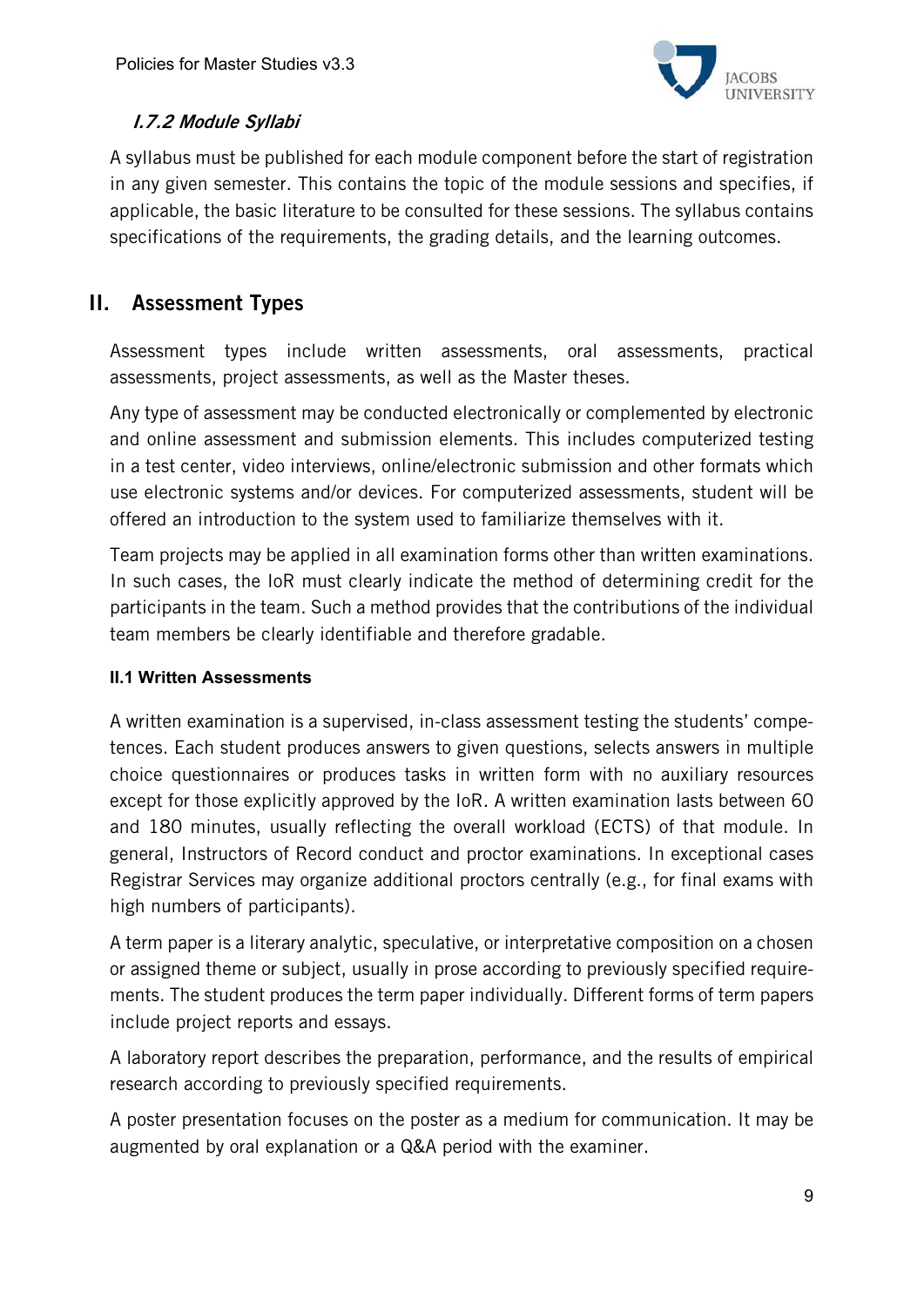

#### **II.2 Oral Assessments**

An oral examination is an assessment whereby the examiner poses questions to one or more students and each student produces answers in spoken form. Oral examinations require the presence of a qualified observer in addition to the examiner. The observer holds an academic degree in the field of the module question of at least one level above the current degree of the student. He/she records in writing every answer given during the examination and submits these minutes for inclusion in the student's examination file. An oral examination lasts between 15 and 45 minutes per student.

A presentation is a formal talk about a topic, theme or project. It is generally performed in front of an audience using media to support the speech and may include a discussion period.

## **II.3 Practical Assessments**

A practical examination is an assessment of the practical skills of a student, for example in research-related modules. Practical examinations require the presence of a qualified observer in addition to the examiner. The observer holds an academic degree in the field of the module of at least one level above the current degree of the student. The observer minutes the examination and submits these minutes for inclusion in the student's examination file. A practical examination can be an individual or a group assessment and lasts between 15 and 45 minutes.

#### **II.4 Project Assessments**

A project assessment refers to the comprehensive evaluation of a coherent set of activities that all relate to a particular topic or task ("project") such as planning, progress, presentation in one or more modality, etc.

#### **II.5 Master Thesis**

In order to graduate, students have to submit a Master thesis of 30 ECTS credit points. The thesis is written under the guidance of a Jacobs University faculty member (thesis supervisor).

The cover page of the Master thesis needs to show the title, the university's name, the month and year of submission, the name of the student, and the name(s) of the reviewer(s) (thesis supervisor and, if applicable, second reviewer).

Furthermore, the thesis needs to contain the official Jacobs University declaration on authorship signed by the student that the thesis is independent work and has not been handed in elsewhere.

The electronic version of the Master thesis must be uploaded to a plagiarism check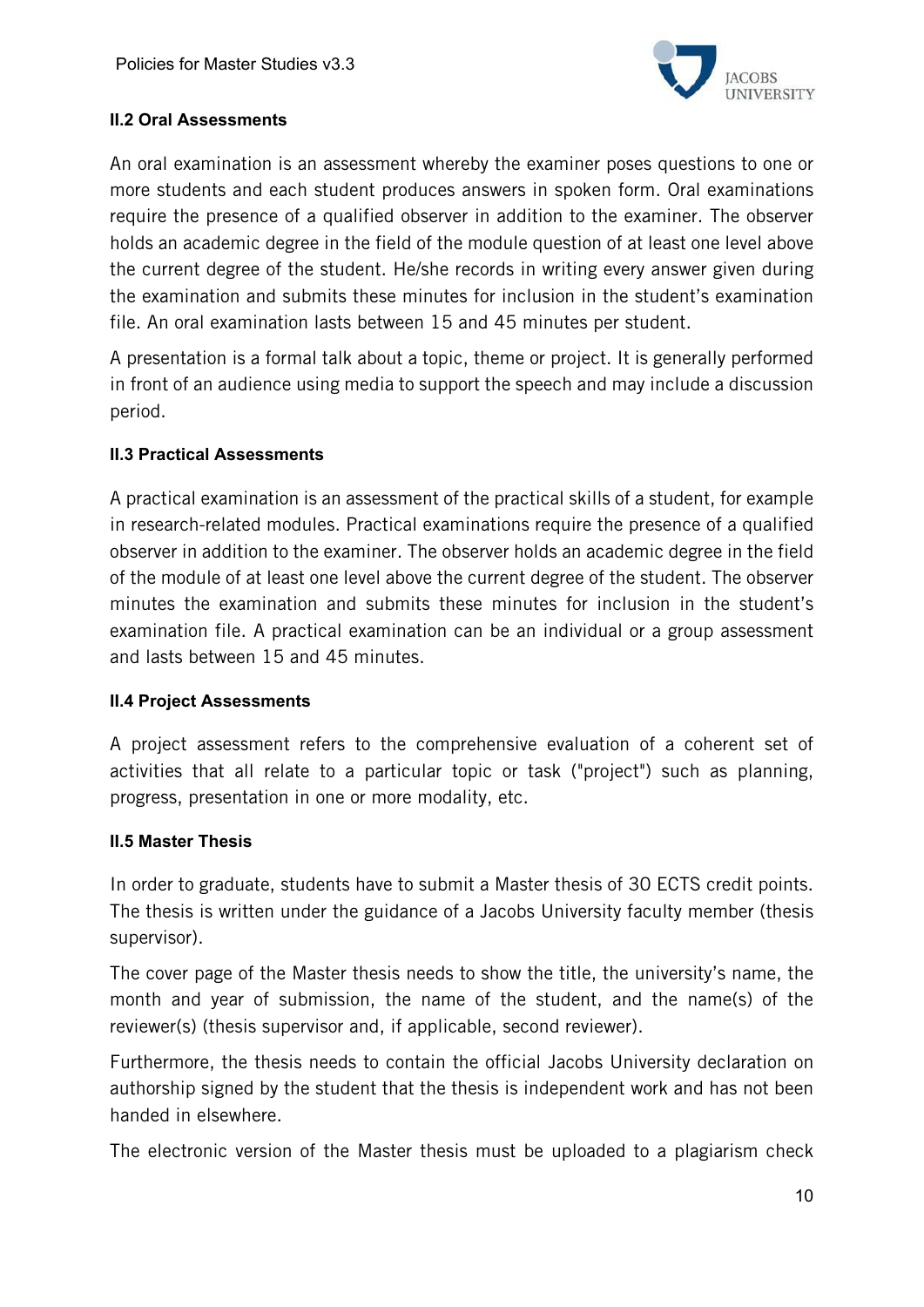

platform defined by the university. Any source code or data supplementing a Master thesis must be submitted electronically with the electronic version of the Master thesis.

The Master thesis is graded by the thesis supervisor and the second reviewer. As a rule, the second reviewer must be a Jacobs University faculty member or an external expert holding a PhD degree in the respective field.

The Master thesis is graded according to the Jacobs University grading scheme that is published on the Jacobs University website. Reviewers agree on a single numerical grade.

If the thesis does not meet the requirements, the reviewer(s) has the possibility to grant the student the right to revise the thesis and resubmit it within three months.

Students must submit the Master thesis on or before their last day of enrollment. Specific deadlines are specified in the Academic Calendar. If they cannot complete their thesis within the last semester of enrollment, they must apply for an extension of studies (see Admission and Enrollment Policy, section 4) in order to stay enrolled.

# III. Assessment Procedures

## III.1 Scheduling of Written Examinations

In general, written examinations are held at the end of the semester during the university's official final examination period as specified in the Academic Calendar. Registrar Services centrally plans the examination schedule and assigns the dates, times, and rooms for examinations to be held. Students with special needs have the right to request suitable exam arrangements (see section V.3. Students with Special Needs). No student is required to take more than two final module examinations on any given day. Students who would have more than two examinations on a single day may ask to be officially excused from all but two examinations.

For each examination one make-up is offered. Written make-up exams are centrally scheduled by Registrar Services for students who either failed the original examination or were officially excused (see section III.4. - Excuse from Academic Obligations). A further possibility to re-sit the examination will be given during the subsequent official module examination, normally in the following year. In this case it is possible to attend the classes of the module again. If students wish to do so, they may request to be registered for this module as auditors. In case a failed or missed (official excuse) module is not offered it may be replaced by a different module (see section III.5. - Exceptional Module Replacement).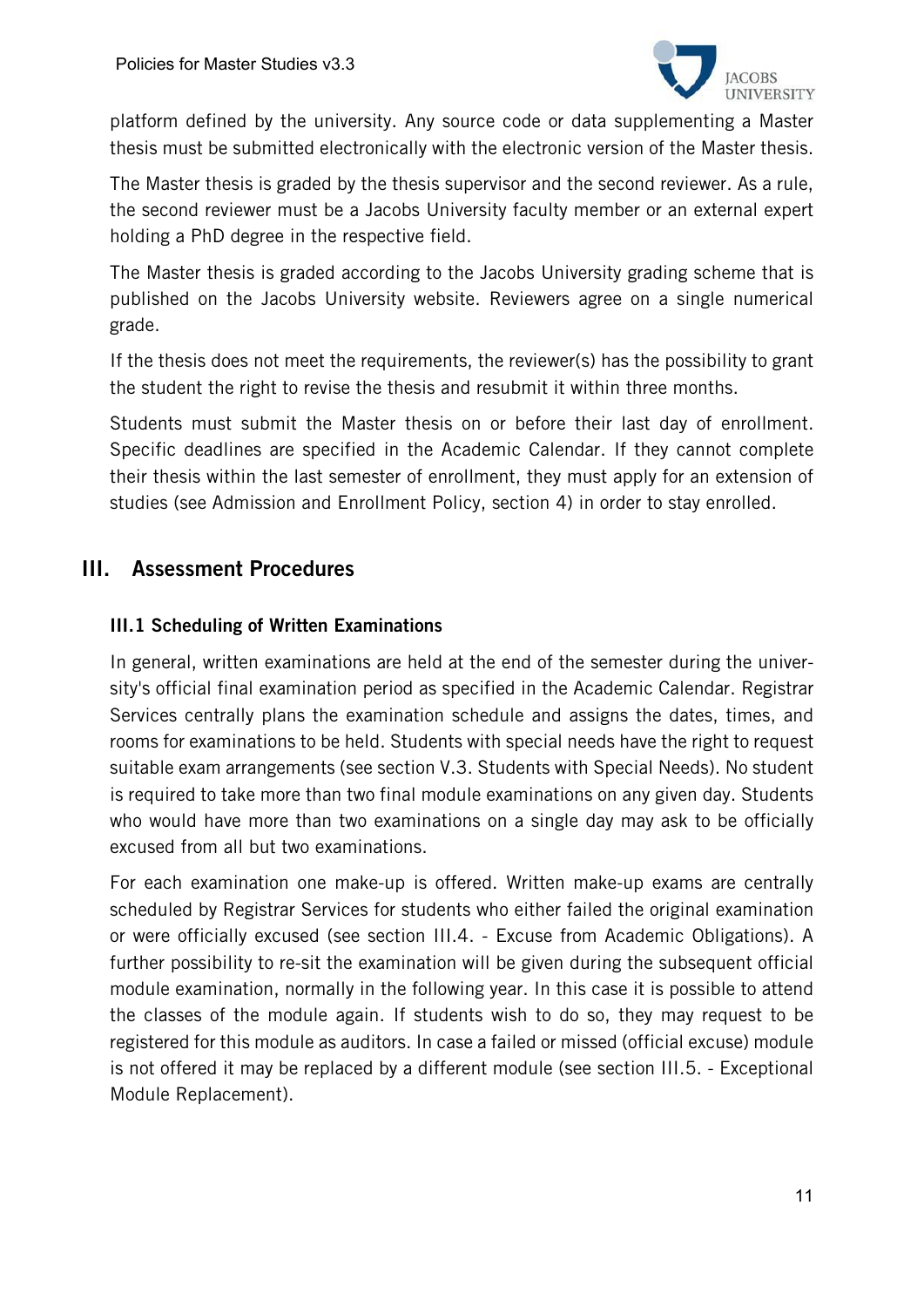

## III.2 Incomplete Module Work

In exceptional cases, students may request a temporary incomplete grade for any module for which they are currently registered. This is indicated by an "I" on the initial grade report. An "I" is assigned only in cases where a student receives permission from the Instructor of Record to turn in module work after the end of the semester. The Instructor of Record may communicate a grade penalty for late submission if applicable.

An incomplete "I" will also be assigned if a student is officially excused for a grading component. In this case no grade penalty will be imposed. The modalities for completion of the module in these cases is regulated in III.4. "Excuse from Academic Obligations".

The student must fulfill the missing requirements within the given deadline for submitting incomplete module work published in the Academic Calendar, whereupon the Instructor of Record will convert the "I" to a grade.

If the missing requirement is not fulfilled by the deadline, the instructor will assign the lowest possible grade for this grading component and issue the grade for the module accordingly.

## III.3 Failed Modules

For modules with one assessment type, the module is ultimately failed if the written examination required for passing the module is failed three times (first attempt plus two make-up exams). For all modules with other assessment types, the IoR or SPC may allow for a maximum of one resubmission or make-up exam.

Modules with more than one assessment component (Modulteilprüfungen) are failed if the weighted average of the percentage grades is lower than 45% (corresponding to a numerical grade of 4.67 or lower). In that case, all assessment components need to be repeated provided a repetition is possible. Modules that consist of more than one graded module component (Modulkomponentenprüfungen) are failed if one of the assessments of a module component is failed. In that case, the assessment that has been passed does not need to be repeated.

If a mandatory module is ultimately failed, the Master degree of the study program will not be granted and the student will be disenrolled.

#### III.4 Excuse from Academic Obligations

Students may be excused officially by Registrar Services from taking examinations or from attending mandatory class/lab sessions for the following reasons only:

Illness or personal emergency: Illness must be documented with a sick certificate issued by a qualified physician. This certificate needs to verify the date and time of the in-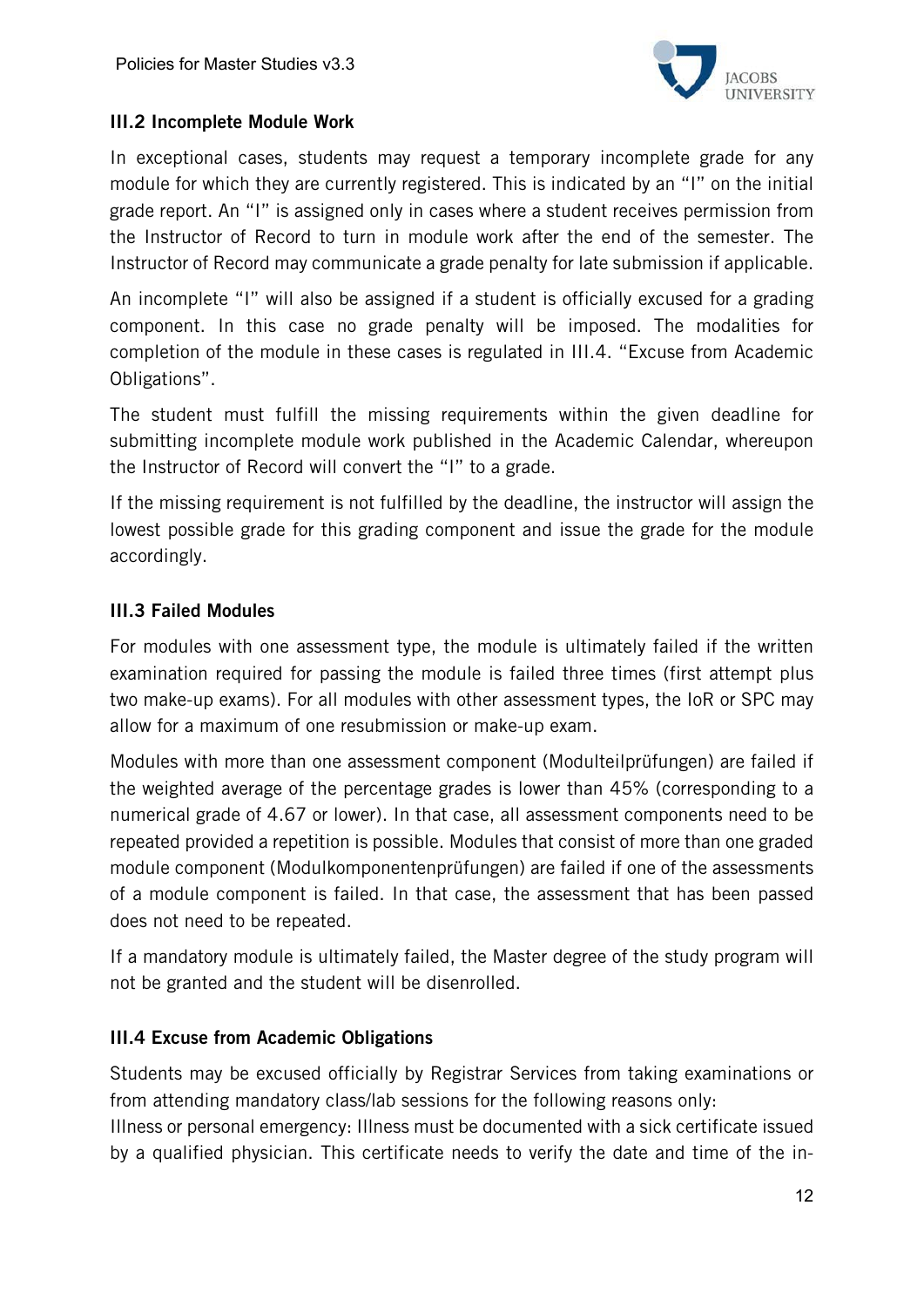

person visit occasioned the confirmation that the student is unable to fulfill his/her academic obligation (either attend class/lab or take the examination). The university reserves the right to request a second medical opinion. Other emergencies must be appropriately documented in writing. Sick certificates and documentation for personal emergencies must be submitted to Registrar Services by the third calendar day from the beginning of illness/of the emergency. These three days include the first day of the illness/of the emergency. If the third calendar day is a Saturday, Sunday or a public holiday, the deadline is extended to the next working day. If students submit a sick certificate after the deadline, an excuse may be issued, when applicable, only for the submission date and the two calendar days preceding it. Predated or backdated sick certificates – i.e., when the visit to the physician takes place outside of the documented sickness period – will be accepted provided that the visit to the physician precedes or follows the period of illness by no more than one working day.

Clashes with other mandatory academic obligations: If it is not possible for students to attend an examination because it clashes with another mandatory academic requirement, students are entitled to be officially excused from the examination. Excuses due to excursions in mandatory modules will be sent out by Registrar Services as early as possible after the drop/add period each semester. Students who cannot participate in an examination because they are studying abroad or are on internship have to notify Registrar Services at least two weeks before the start of the examination period.

Regardless of the reason for their absence, students must inform the IoR and Registrar Services before the beginning of the examination or class/lab session that they will not be able to attend.

Failure to complete a module will lead to a continued incomplete of the module until the missing requirements are fulfilled or definitively failed. Students who are not officially excused will receive a failing grade for the exam.

Students who go on an optional excursion or participate in events of importance to the university may ask Registrar Services to issue a recommendation for an excuse. Requests for recommendations must be made via email well in advance of the event or the class trip. The decision whether to excuse the student rests with the IoR.

#### III.5 Exceptional Module Replacements

In exceptional cases, e.g., if a module is no longer offered, mandatory modules or mandatory electives may be replaced by other modules. The latter have to fulfill a similar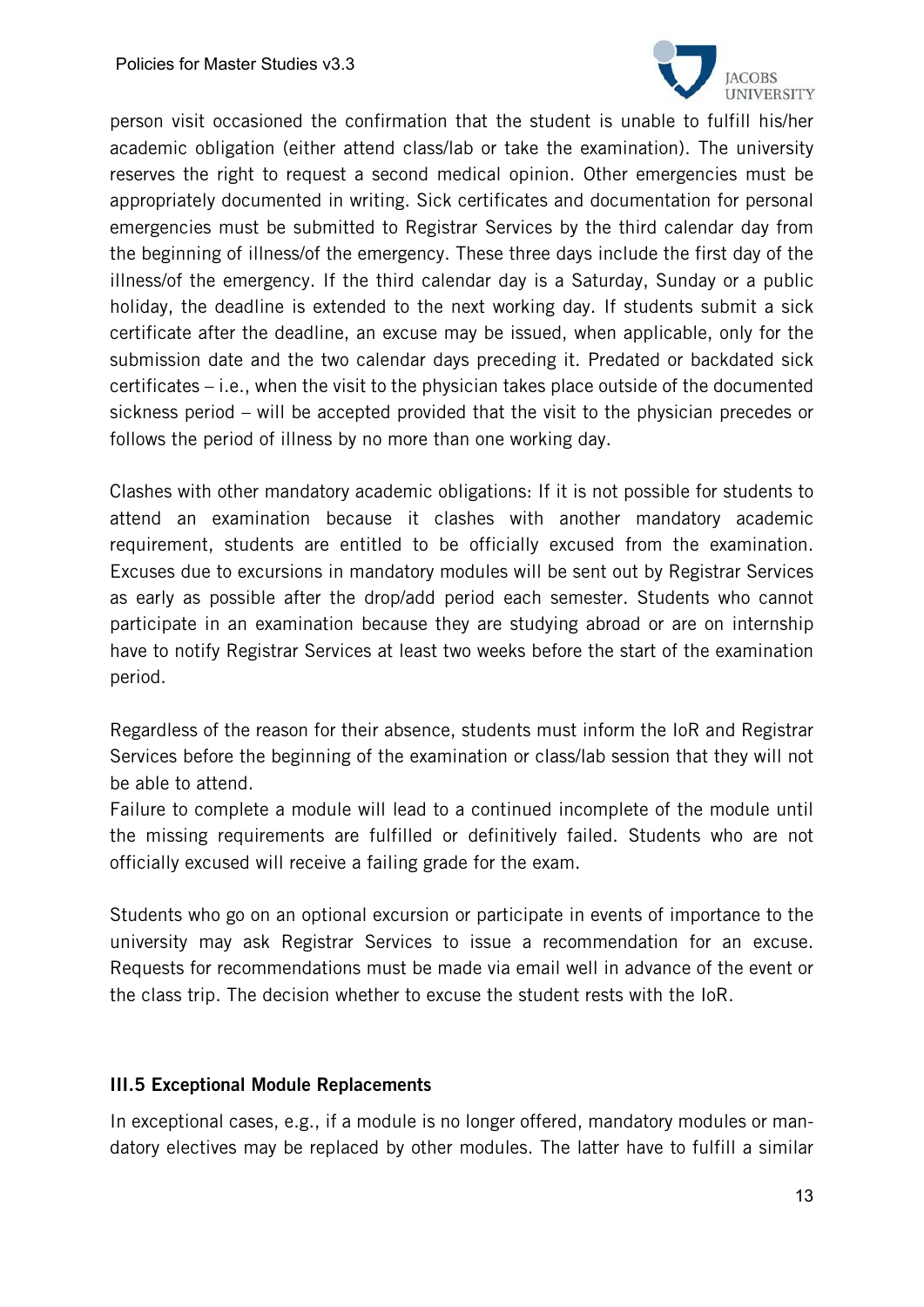

function in the curriculum and a written request about such replacement needs to be filed. The request needs to first be approved by the SPC and subsequently by the Dean.

#### III.6 Pass Option

Students may request, upon consultation with the Academic Advisor for the grade of one passed module (up to 7.5 ECTS) to be excluded from the calculation of the GPA and to be replaced by a 'P' (for pass) on the transcript under the following conditions and limitations:

No more than one Pass Option may be applied during the entire graduate degree program. The Pass Option may not be applied on a failed module or on the Master thesis. The Pass Option can be applied at any point before graduation, but for all internal grade-based evaluations the actual grade in the module will be considered.

Once applied, the Pass Option cannot be reverted into a grade or reassigned to a different module.

# III.7 Grading

Modules and module components at Jacobs University are graded by the Instructors of Record on the basis of a percentage scheme. The percentages are converted to a numerical modules grade. The university website lists the respective grading tables.

A module is passed with a grade of 4.33 or better. ECTS credit points are awarded as soon as the module is passed.

Registrar Services calculates the cumulative grade point average (GPA). All modules in which the student received a grade (except for modules in the Further Module Area) are included in the calculation of the cumulative GPA weighted by credits.

In general, the deadline for submitting final grades for the fall semester is end of January, for the spring semester end of June, or a workday close to these dates as specified in the Academic Calendar.

In addition to modules that are required for graduation students may register for further modules. Credits obtained in these modules do not count towards the credits needed for graduation and are not included in the calculation of the cumulative GPA but appear on the transcript. In case a student successfully completes more modules than required for graduation, the additional modules may be moved to the Further Modules Area.

#### III.8 Advanced Placement, Transfer Credits, and Non-Academic Achievements

Jacobs University awards ECTS credit points for Advanced Placement (AP), Module Transfer, and Non-Academic Achievements.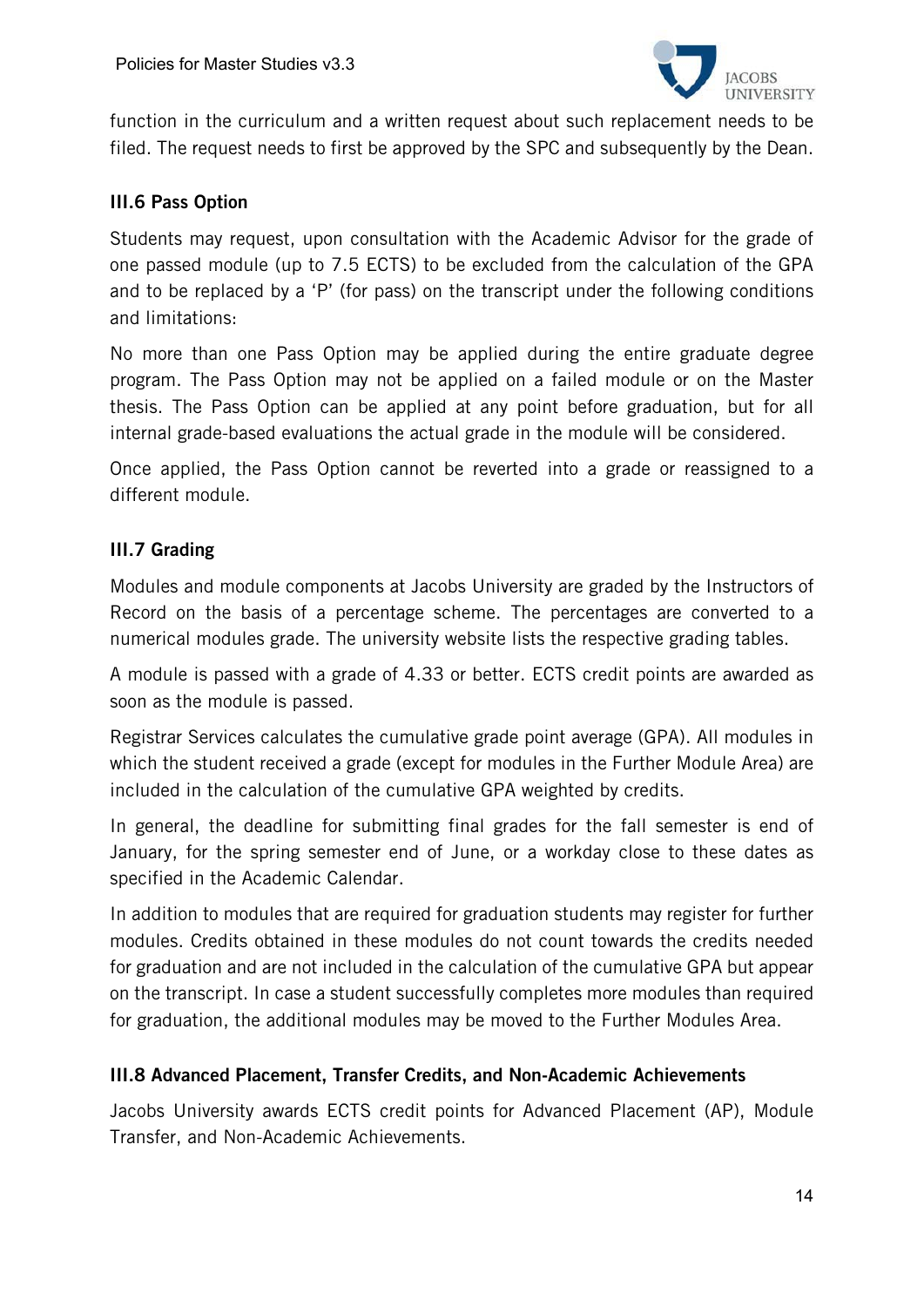

## III.8.1 Advanced Placement Credits

Advanced Placement (AP) credits may be awarded for academic competences acquired outside of formal university-level module work. Advanced Placement credit is conditional on a demonstrated level of competence equivalent to a university-level module regularly offered at Jacobs University. Not all Jacobs University modules are eligible for Advanced Placement. For more details, students should contact the responsible Instructor of Record and their Study Program Chair. Faculty may request students applying for Advanced Placement to pass a formal written examination, which should generally be offered during the first two weeks of classes. If the student has already registered for a module, he/she can in principle only apply for AP credits for that particular module and withdraw from the module within the drop/add period. Once modules are taken at Jacobs University, they may not be replaced by Advanced Placement credits. Language modules are generally excluded from Advanced Placement.

AP credits recognized by Jacobs University are designated on the transcript as being Advanced Placement modules (AP). In such a case, no grade is assigned.

## III.8.2 Transfer Credits

Transfer credits may be awarded for academic module work completed at another university or institution of higher education (e.g., for transfer students or for study abroad). To apply for the recognition of transfer credits, students must submit the Transfer Credit Form, the module syllabi, and an official transcript indicating the modules taken to Registrar Services. Upon recommendation of the Faculty from the respective field of study, Registrar Services rules on the acceptance of transfer credits.

Module work completed at other institutions is eligible for transfer credits at Jacobs University if the qualification to be recognized does not differ significantly in content, intended learning outcomes, scope, academic level or quality from the modules offered at Jacobs University. A refusal to transfer credits must be reasoned by Jacobs University. Language modules in the languages taught at Jacobs University are accepted if taken at other universities or at our partner institutes. Credits acquired for languages other than those offered at Jacobs University are transferred if issued by a partner university of Jacobs University.

For module work completed prior to enrollment at Jacobs University, students must apply for recognition of transfer credit points during their first semester at Jacobs University. Students who transfer a significant number of credits may be treated as "Transfer students" and be placed into a higher semester of their study program.

For module work completed elsewhere while being enrolled at Jacobs University (i.e., during the semester breaks or study abroad), students must apply for recognition of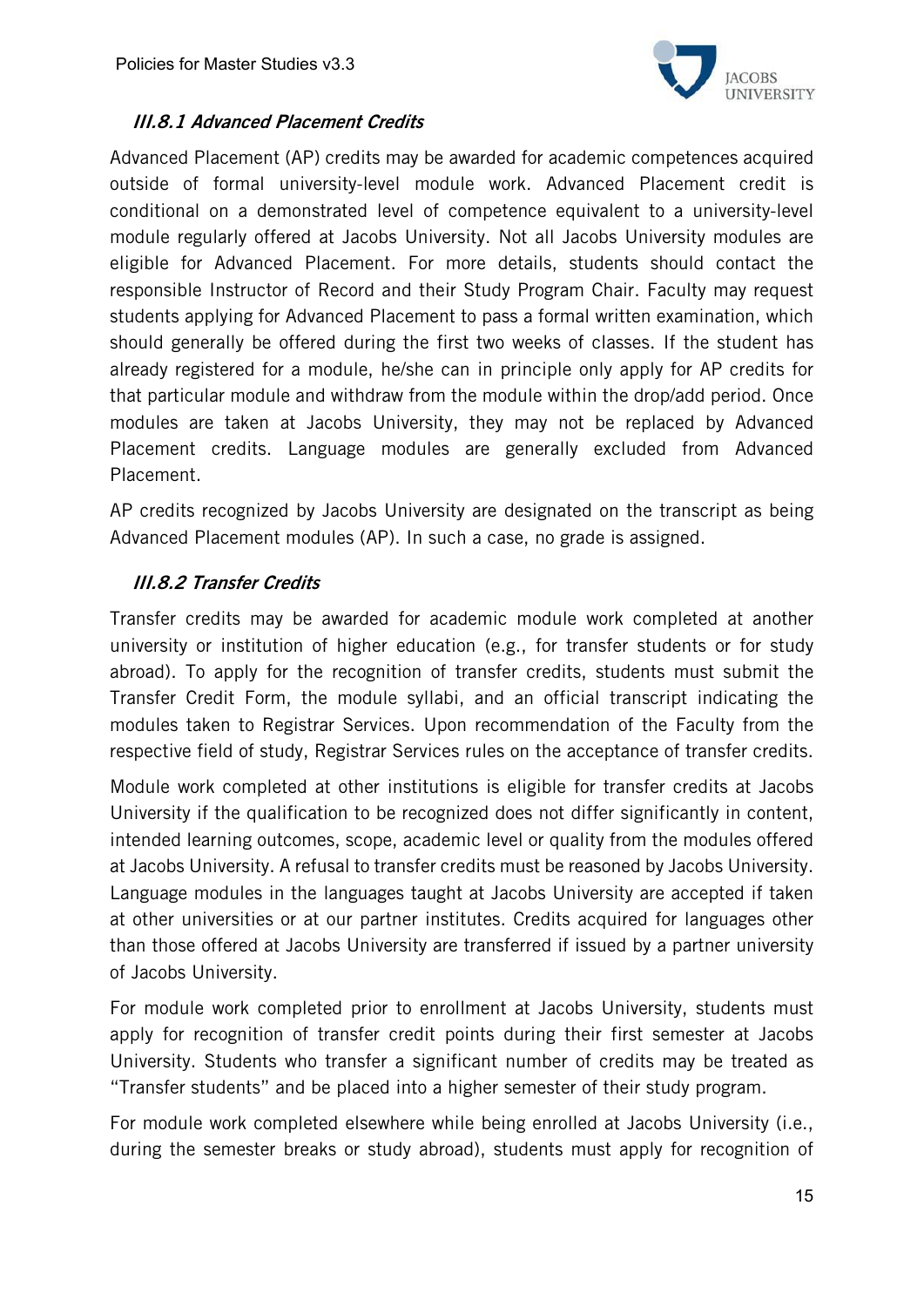

transfer credit within one semester after the achievement.

#### III.8.3 Non-Academic Achievements

Non-academic competences acquired outside of the higher education system may be recognized for up to half of the credits provided for the modules offered, provided that the acquired knowledge and skills are equivalent in content and level to the modules they are intended to replace. Equivalence is given if the content, scope, and requirements essentially correspond to those of the intended study program at Jacobs University, to which the credits are to be applied. Students must apply for the recognition of Non-Academic Achievements during their first year of study.

## III.8.4 Language Modules

All study programs taught in English contain mandatory German language modules. Students who meet the required German proficiency level (e.g. native-speakers) need to select modules in another language offered at Jacobs University. Program-specific regulations are defined in the respective program handbook. Students must take a placement test before registering for the appropriate language proficiency level. They may, at their own risk, take language modules half a level higher than the one in which they have been placed according to the placement test.

## III.8.5 Audit

Students may register for modules as auditors. It is at the discretion of the Instructor of Record to allow auditing of the module and specify the conditions for auditing. Audited modules are not graded and do not receive credit points, they do not fulfil any degree requirements. These modules will appear on the transcript with the indication that the module was audited.

# III.8.6 Further Modules Area

In addition to module that are required for graduation students may register for further module. Credits obtained in these modules do not count towards the credits needed for graduation and are not included in the calculation of the cumulative GPA but appear on the transcript.

# IV. Degree Certificates

Upon graduation and after completing the formal checkout, every student will receive the following final documents: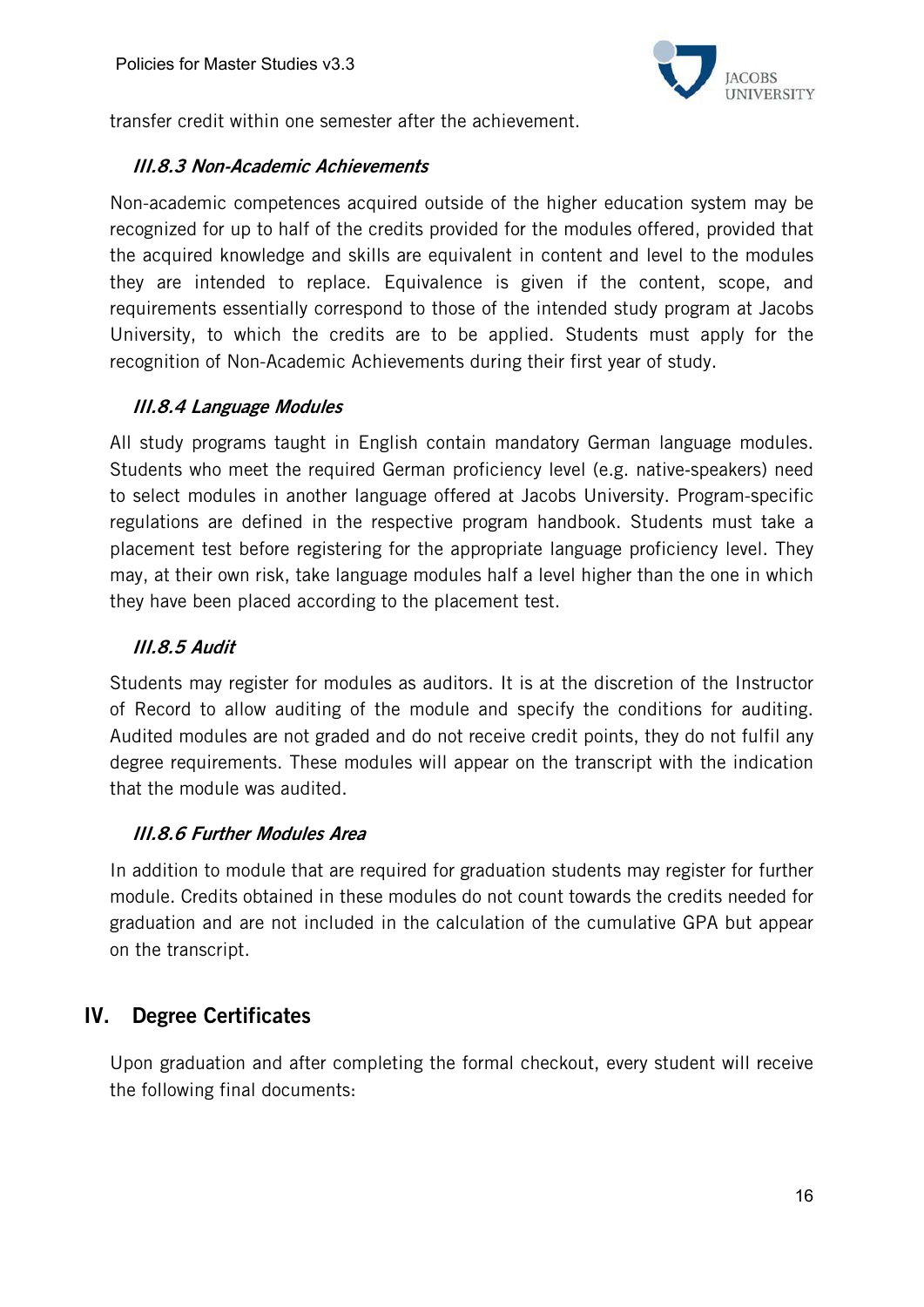

## IV.1Diploma

The diploma states the name and date of birth of the degree holder, the degree and program, and the date of the conferral of the degree. The diploma carries the seal of Jacobs University and is signed by the President of the university and the Dean responsible for graduate studies.

## IV.2 Diploma Supplement

The diploma supplement conforms to the guidelines of the Kultusministerkonferenz (KMK) and provides more detailed information about the university and the specific program of study. It also includes the final GPA, the date of the conferral of the degree and, if applicable, further special achievements.

## IV.3 Final transcript

The final transcript lists all modules a student has taken at Jacobs University, including the grades of the individual modules. It also lists the semester GPA for each semester of study, the cumulative GPA for the entire study, the Master thesis title and grade, the date of the conferral of the degree, and, if applicable, further special achievements. The transcript is signed by two staff members of Registrar Services and carries the seal of the University.

# V. Administrative Details

#### V.1 Committee on Examinations and Standing (Widerspruchsausschuss)

The Committee on Examinations and Standing is an academic body that decides on official appeals by students in matters such as academic examinations, extension of studies, re-enrollment (see Admission and Enrollment Policy), as well as other complaints regarding examinations or academic standing that could not be solved otherwise. The committee is an independent appeals board, which acts according to the policies of the university. It is a non-public body. Its decisions are binding. The committee consists of the following members with voting rights (which may be replaced by substitutes):

- one Dean for undergraduate education
- one Dean for graduate education
- one faculty member from each focus area
- one member of research and teaching staff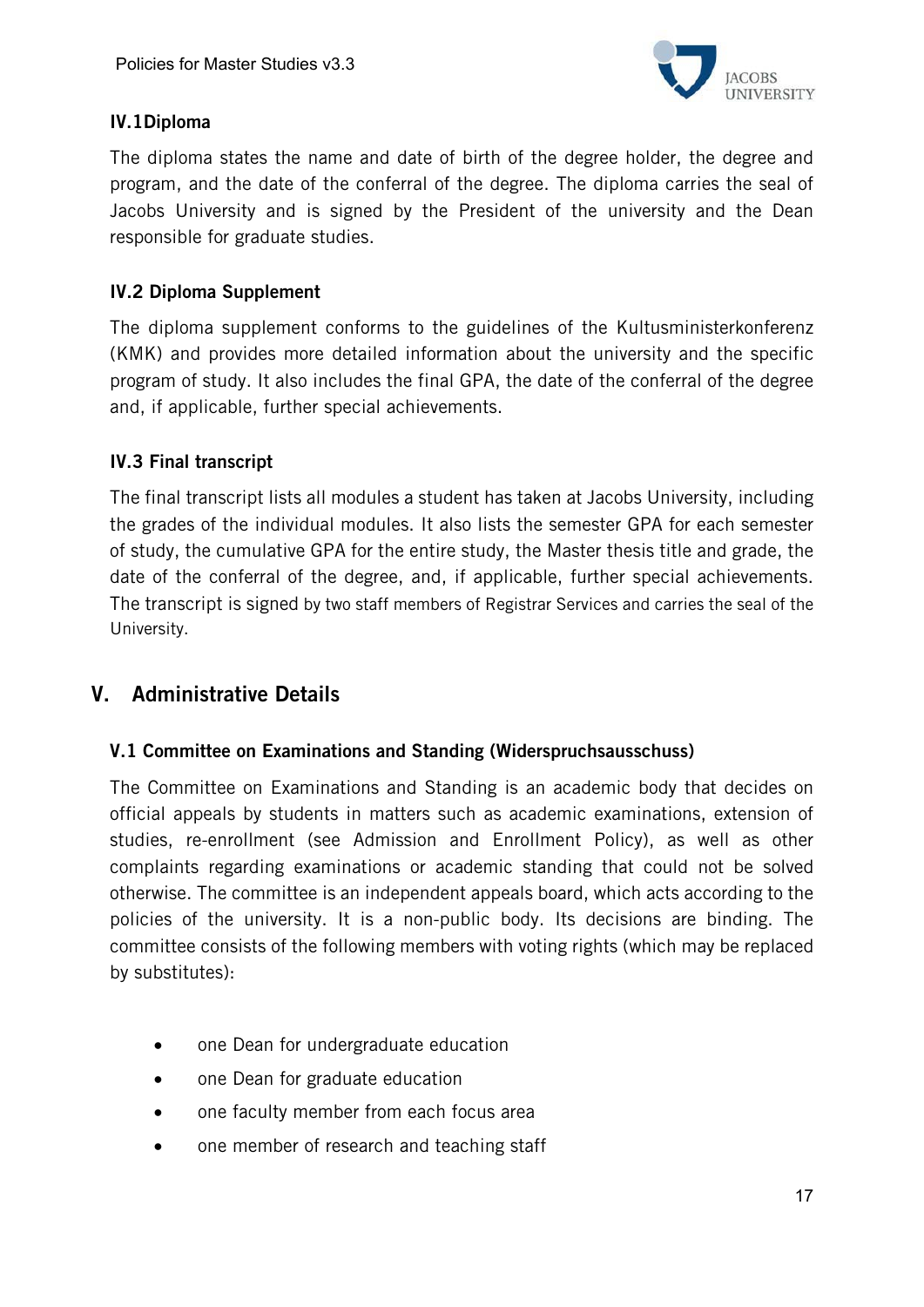

- one undergraduate student
- one graduate student

#### V.2 Graduation Ceremony

A student who wants to receive his/her diploma during graduation ceremony must submit his/her Master thesis at least four weeks before the ceremony.

A student who wants to participate in the graduation ceremony before having completed all graduation requirements does a so-called "walkthrough". In order to be eligible for a walkthrough, the student must provide written confirmation of his/her thesis supervisor and/or the respective Instructor(s) of Record that he/she is expected to finish all graduation requirements no later than August 31 of that academic year. As a rule, the confirmation must be submitted to Registrar Services at least two weeks before the graduation ceremony.

#### V.3 Students with Special Needs

The rules and provisions of the "General Act on Equal Treatment" (Allgemeines Gleichbehandlungsgesetz - AGG) apply. Students with special needs should be able to complete their studies and examinations under conditions equivalent to those of any other student. To this end, as far as possible all study- and examination-related offers are designed to be barrier-free. Students with special needs are entitled to special arrangements during their studies, during study organization and design as well as during examinations. In particular, consideration must be given to study- and examination-related effects, e.g., the need for special aid or assistance, and the provision of study and examination conditions in a form other than the intended organization. The academic requirements for study- and examinations achievements will not be affected. Students with special needs may apply for individual arrangements prior to any examination at Registrar Services using the corresponding form. If candidates can document, that they are not able to take an examination wholly or partially in the offered form because of continued or permanent illness or disability, special arrangements are provided for. These may include a prolongation of the examination duration, the assignment of an individual room or a different design of the examination. The individual requirements must be registered with Registrar Services in advance. The submission of a medical certificate and/or disabled person card may be required.

#### V.4 Maternity- and Parental Leave

It is possible to make use of the protection periods according to the Maternity Protection Act (MutterSchutzGesetz - MuSchG), as amended, and in accordance with time limits